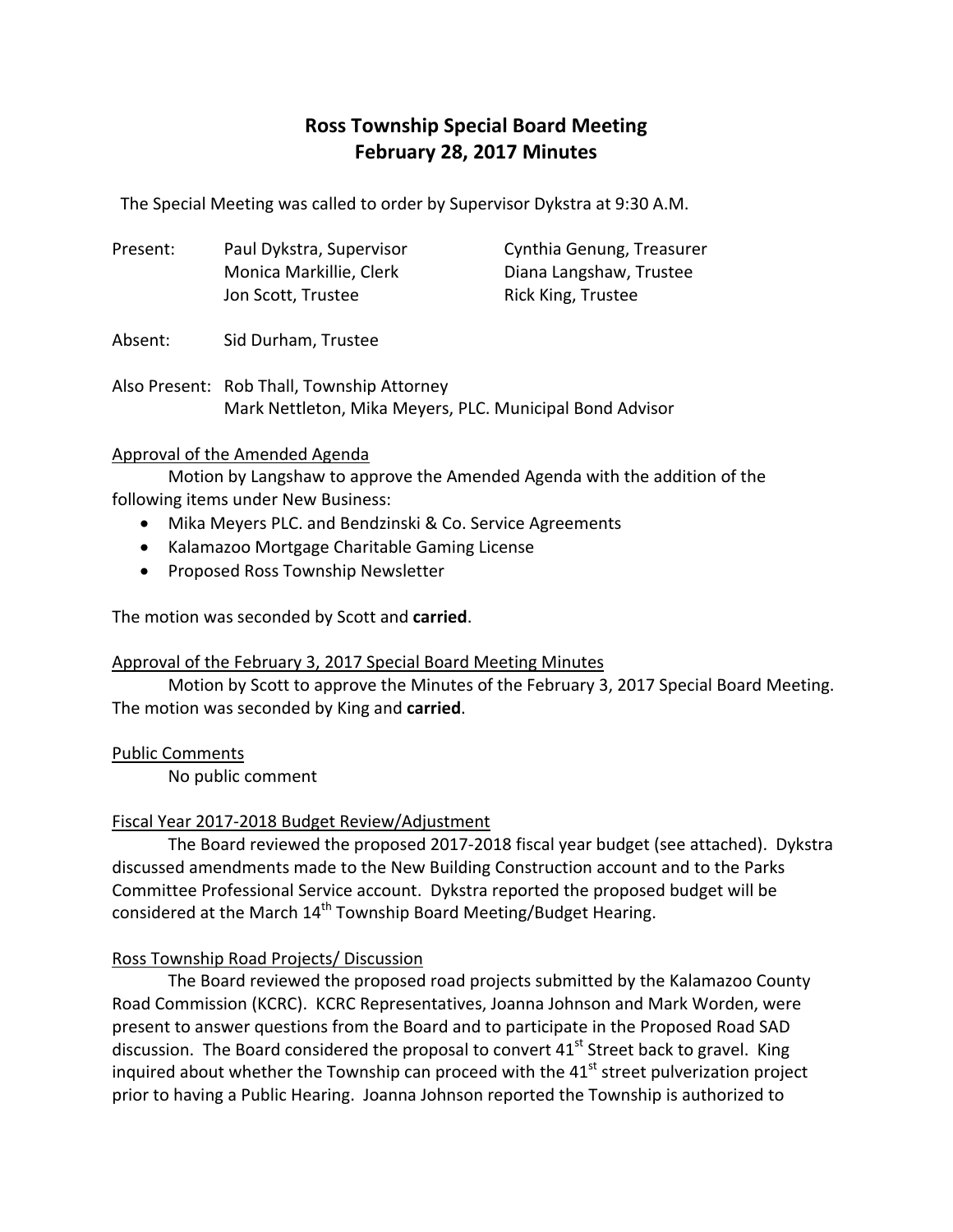proceed given the KCRC Failed Road policy that is in place; further adding  $41<sup>st</sup>$  Street has a failed road status. The Board discussed the KCRC Failed Local Road Policy at this time. Mark Worden of the KCRC recommended the Board approve the 41<sup>st</sup> Street project including pulverization adding it would be more cost effective to move forward with pulverizing  $41<sup>st</sup>$  Street this year.

If the project is approved, Markillie recommended sending notification to all of the property owners of  $41<sup>st</sup>$  Street prior to the project starting.

#### 2017 Road Projects:

Scott moved to approve the proposed 2017 Ross Township Road Projects listed below with the following conditions and treatments included in the motion:

- 1. East Gull Lake Drive from D Ave to C Ave--Crack Fill, HMA and Chip Seal in the amount of 65,847.
- 2. 41<sup>st</sup> Street from 5807 ft. south of M-89 to M-89--Pulverization, Gravel, Grading and compacting in the amount of \$71,467, with the agreement to send notice to all of the property owners affected prior to the project.
- 3. 38<sup>th</sup> Street/39<sup>th</sup> Street from 4724 ft. north of FG Ave to D Ave--HMA Wedging in the amount of \$21,586.

The motion was seconded by Genung. Roll Call Vote showed: Scott-aye, Langshaw-aye, Markillie‐aye, Dykstra‐aye, Genung‐aye and King‐aye. The motion **carried with all ayes**.

## Special Assessment Plans, Costs, and Timeline:

Township Attorney Rob Thall and Mark Nettleton, Attorney (Bond Advisor) with Mika Meyers PLC., were present to discuss the Bond Proposal Process for the proposed Township Road SAD. The Township Board received a document including an Estimate of costs for the proposed SAD, Bond details, a schedule of Revenues, Debt Service Requirements, and Coverage.

Thall discussed procedures needed prior to scheduling the first Public Hearing. Thall reported the Township will conduct several public Meetings which will include two Public Hearings prior to establishing the Special Assessment Roll.

Nettleton reviewed the steps needed prior to the issuance of the Bonds. Genung inquired about how the Bond will impact the process for collecting the Special Assessments given the Assessments will be included in the Tax Bill scheduled to be mailed on or before December 1, 2017 prior to the Bond Proposals being submitted. Nettleton reported it will be beneficial for the Township to provide a pay in full date (please see attached example) prior to the Bonds being issued so the Township can determine the Bond amount needed for the project. Nettleton further discussed the proposed timeline, Bond proposal interest rates, and reviewed the facilitation of the Bonds at this time.

Upon extensive discussion, it was the consensus of the Board that the key aspect in moving forward will be educating the Township Residents. King suggested having the Road Committee attend the upcoming Township Road SAD Town Hall Meetings and added the Road Committee has been instrumental in developing the SAD Proposal. The Board thanked